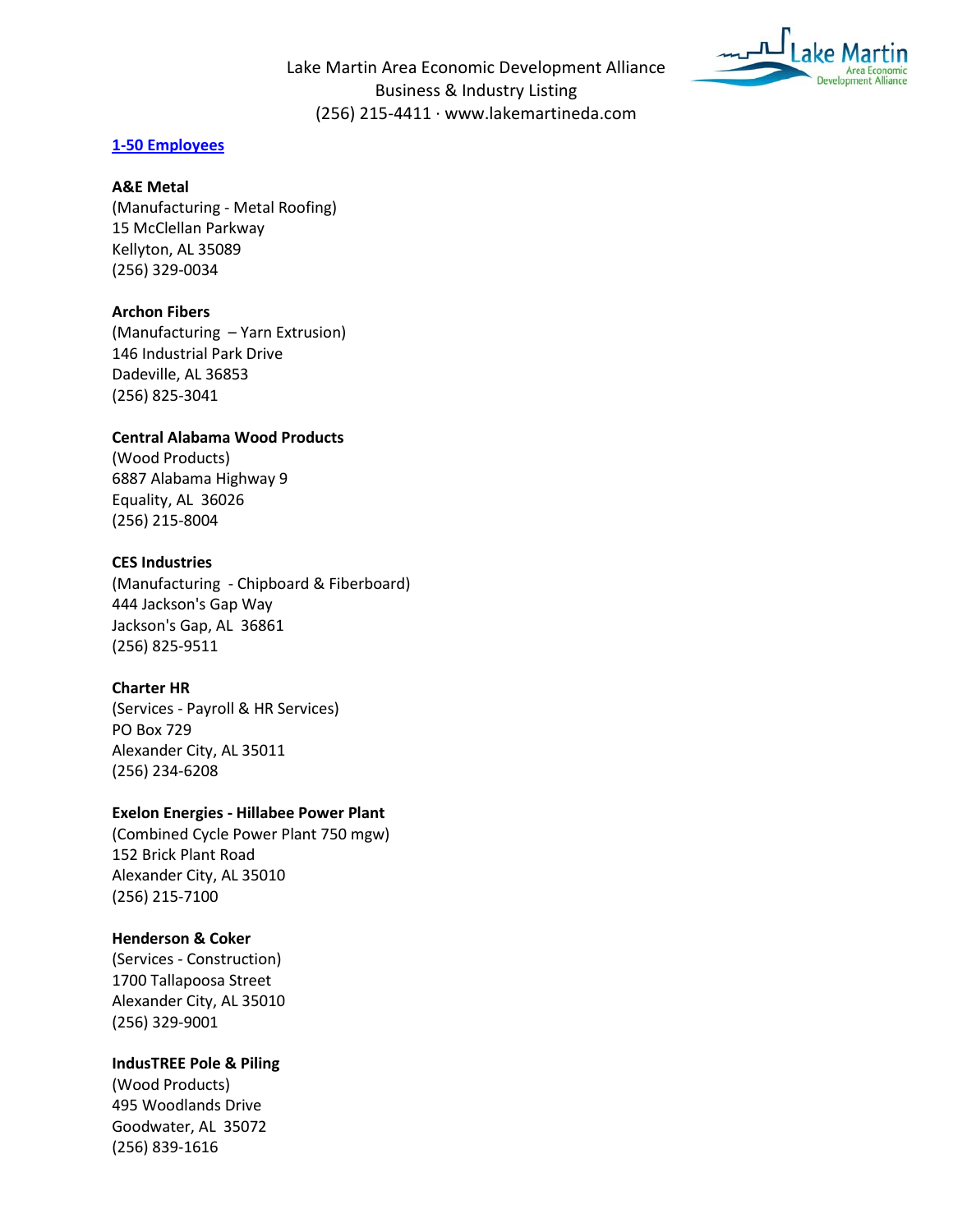

# **Ingram Development**

(Asphalt Converting) 1113 Horseshoe Bend Road Dadeville, AL 36853 (256) 825-6878

### **Integrated Turf Solutions - Sprinturf**

(Manufacturing - Yarn for Artificial Turf) 146 Industrial Park Drive Dadeville, AL 36853 (256) 825-9646

#### **Korens USA**

(Manufacturing - EGR Coolers/Automotive) 600 Joseph Street Alexander City, AL 35010 (256)

#### **Lake Martin Wellington**

(Manufacturing – Metal Stamping) 20 McClellan Parkway Kellyton, AL 35089 (256) 212-9960

# **Lee Apparel & Sign Source**

(Manufacturing – Screen Print) 33 Thweatt Blvd Dadeville, AL 36853 (256) 825-6163

# **Lollipops and Gumdrops Boutique**

(Manufacturing – Children's Clothing) 111 N. Tallassee Street Dadeville, AL 36853 (256) 825-5030 (800) 300-5030

## **Robinson Iron**

(Manufacturing - Architectural Metalwork) PO Box 1119 Alexander City, AL 35011 (256) 329-8486

## **SIGMA**

(Water Pipe and Valves) 1500 AL-22 Alexander City, AL 35010 (256) 234-2514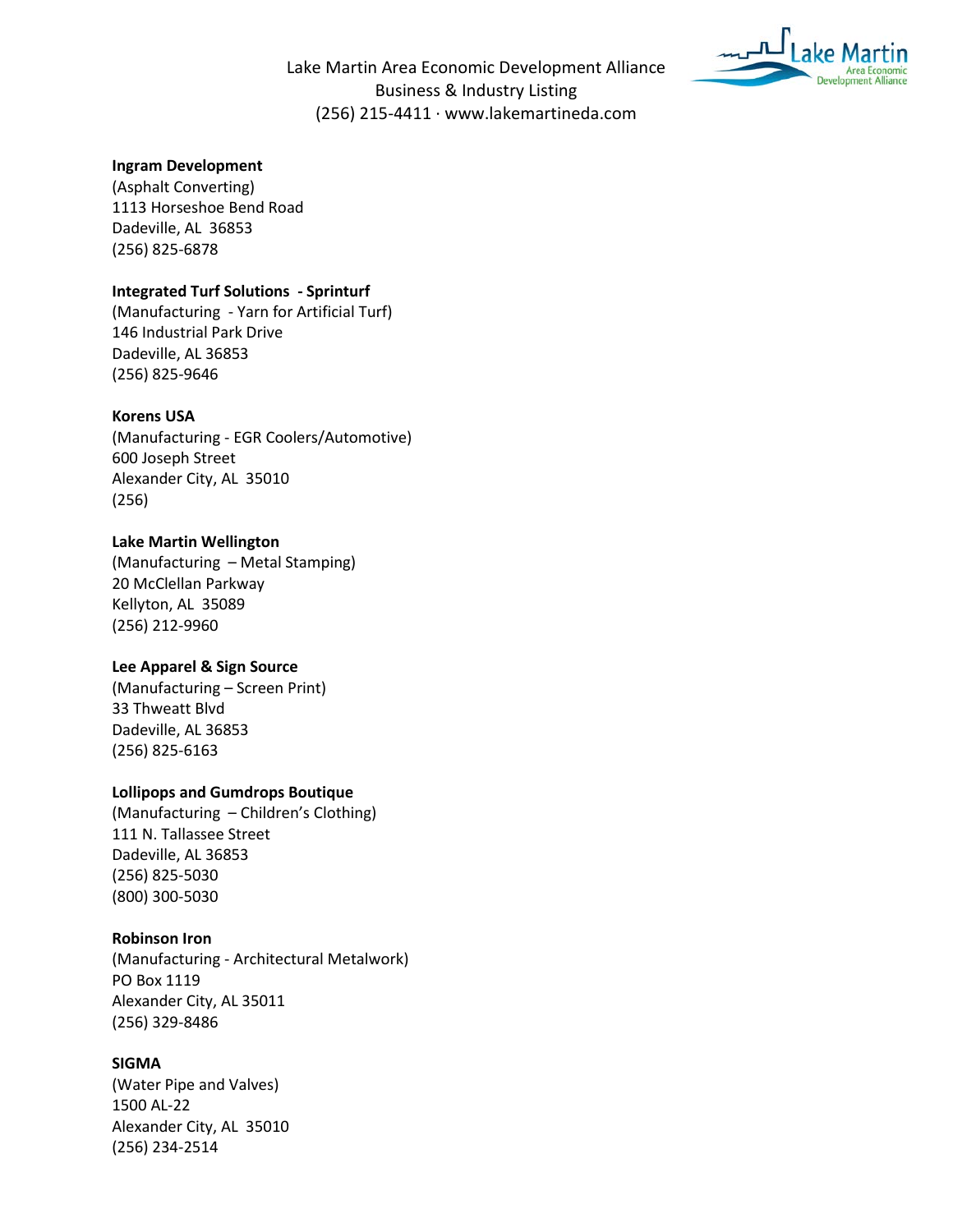

## **Wellborn Industries**

(Manufacturing - Wood Products) 59 Wellborn Way Jackson's Gap, AL 36861 (256) 825-3366

# **51-100 Employees**

### **USAmeriBank**

(Services - Financial) PO Box 1237 Alexander City, AL 35011 (256) 329-7400

## **Wingfield Engineering**

(Manufacturing - Controls & Fabrication) 419 Armory Road Goodwater, AL 35072 (256) 839-6338

### **101-250 Employees**

## **AmTech, LLC**

(Manufacturing - Wiring Harnesses) RR1 Box 330A, Hwy 22 West Alexander City, AL 35010 (256) 397-0800

#### **Aprinta Group**

(Screen Print and Decoration) 470 Joseph Street Alexander City, AL 35010 (727) 914-5744

#### **Lake Martin Community Hospital**

(Healthcare Services) 201 Mariarden Road Dadeville, AL 36853 (256) 825-7821

# **Parkdale Mills**

(Manufacturing - Yarn) 520 Comer Street Alexander City, AL 35010 (256) 329-3059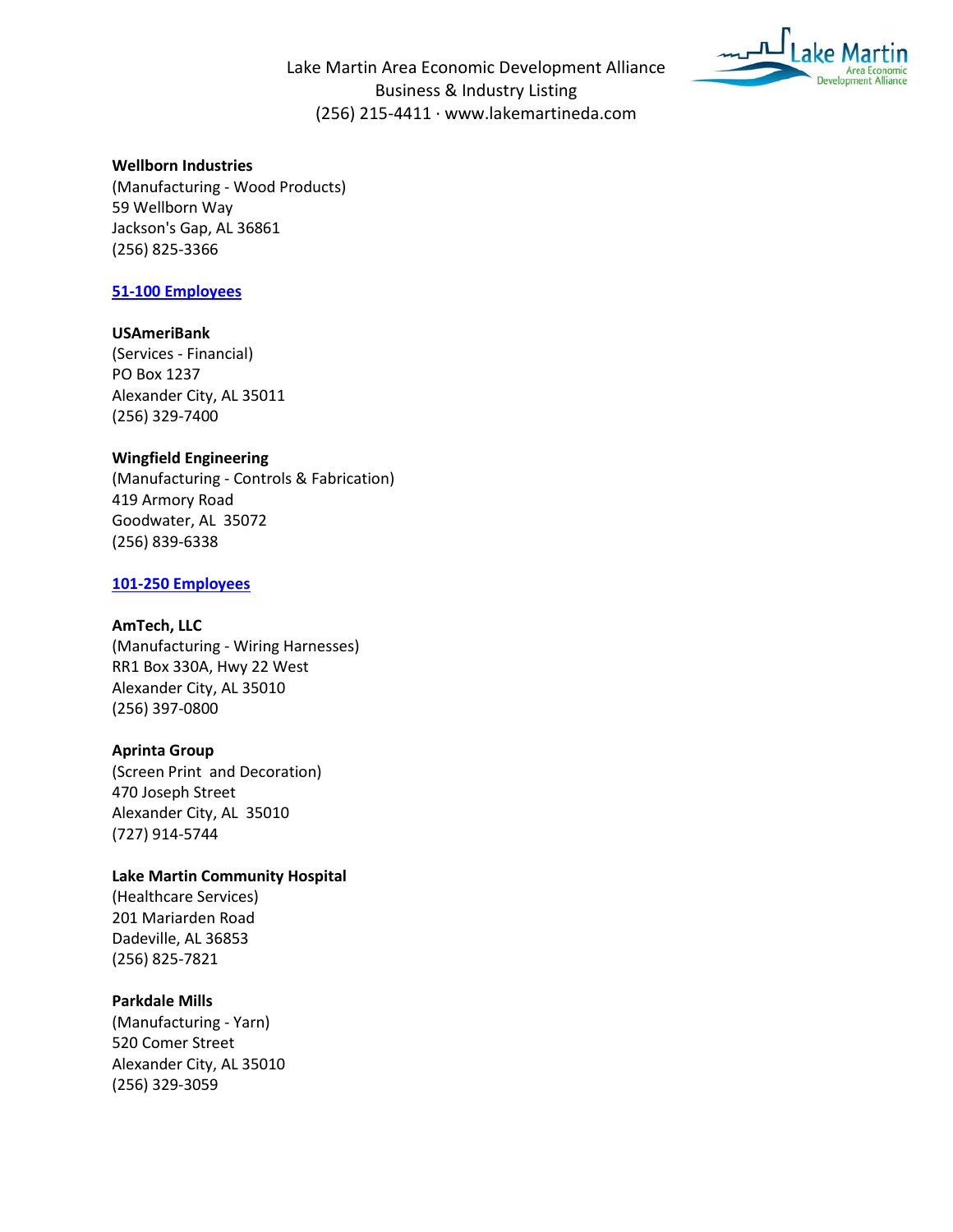



## **Wellborn Forest Products**

(Manufacturing - Wood Products/Cabinets) 2212 Airport Road Alexander City, AL 35010 (256) 234-7900

#### **251-500 Employees**

### **Alabama Department of Transportation**

(State Government) 240 Hwy 280 Alexander City, AL 35010 (256) 234-8407

#### **Bill Nichols State Veterans Home**

(Healthcare Services) 1801 Elkahatchee Road Alexander City, AL 35010 (256) 329-0868

#### **City of Alexander City**

(Services - Utilities, Police, Fire) PO Box 552 Alexander City, AL 35011 (256) 329-6721

### **Madix**

(Manufacturing - Store Fixtures) PO Box 177 Goodwater, AL 35072 (256) 839-6354

#### **C&J Tech Alabama**

(Manufacturing – Plastics/Light Lenses) 145 Plant 10 Drive Alexander City, AL 35010 (256) 392-4290

### **KwangSung America**

(Manufacturing - Plastice/Injection Blow Mold) 217 Thweatt Blvd. Dadeville, AL 36853 (256) 825-8002

## **Prime Management, LLC**

(Healthcare Service) 314 West Columbus Dadeville, AL 36853 (256) 825-9273